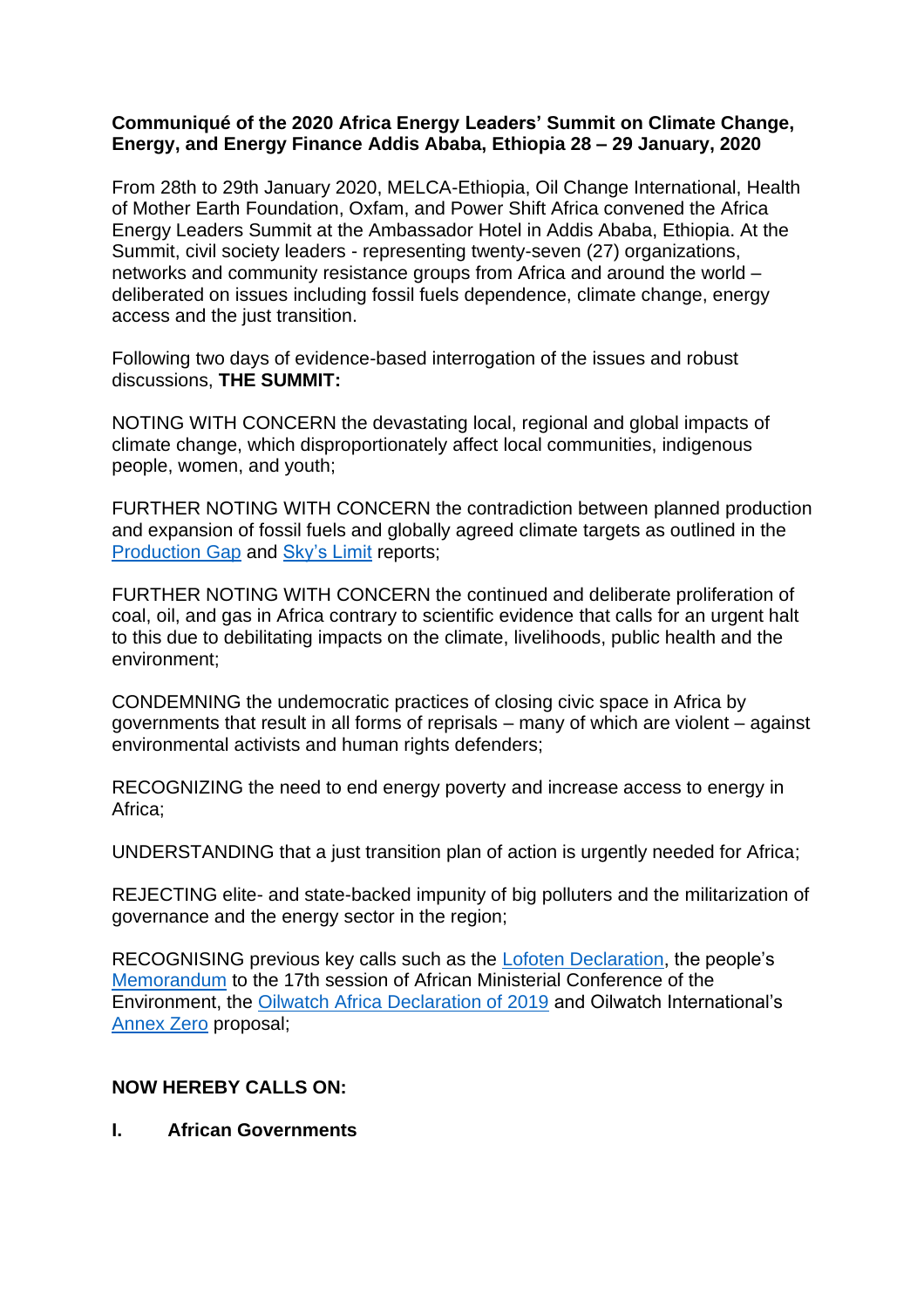- a) To hear and respond to the voices of Africans on issues of fossil fuel extraction and climate justice;
- b) To protect citizens and the environment against adverse climate impacts, among other existing injustices and environmental justice challenges caused by the current fossil-fuel dependent economy;
- c) To fully consult and receive consent for energy development choices from citizens and civil society;
- d) To put an end to fossil fuel development; to manage the decline of existing production of oil, gas, and coal; and to rapidly initiate a transition to clean and safe renewable sources of energy that fully supports access to energy for those who currently lack it;
- e) To set in place an Africa wide action plan for the Just Transition;
- f) To reject further financing and support for fossil fuel projects from other governments, multilateral funding sources, and other investors;
- g) To de-militarize African development and governance in line with Article 23 of the African Charter on Peoples and Human Rights;
- h) To publicly condemn and reject the double standards advanced by fossil fuel companies and their allied interests, which result in the discriminatory treatment of Africa and her peoples;
- i) To call on all relevant multilateral and regional organizations and financing institutions to demand real climate action through a phase out of fossil fuels;
- j) To call on the UNFCCC and other multi-lateral processes to recognise communities and nations that decide against fossil fuels extraction as an incentive for increased climate ambition.

# **II. African Civil Society Organizations, Movements and Networks**

- a) To demand a process for a Just Transition based upon:
	- i. Building a new energy system;
	- ii. Rehabilitating individual mines and the mining regions as a whole to restore and detoxify damaged land and ecosystems;
	- iii. Making people's food gardens as a first step towards creating a healthy food system under democratic control, based on ecological agriculture and ensuring enough food for all;
	- iv. A wealth of thinking and practices for food sovereignty;
	- v. Plan to put work and amenities within people's reach, to make walking and cycling the easy options and developing safe and reliable transport for longer trips;
	- vi. Create a zero waste economy, eliminating built-in redundancy and throwaway products and developing high levels of recycling and composting of wastes;
	- vii. Protect people's health with improved health care;
	- viii.Open democracy that speaks to ensure all African intergovernmental meetings, and national and local government meetings be open to African civil society.

# **III. International Civil Society Organizations**

a) To stand in solidarity with African civil society organizations and networks, and to amplify their environmental and social-justice messages;